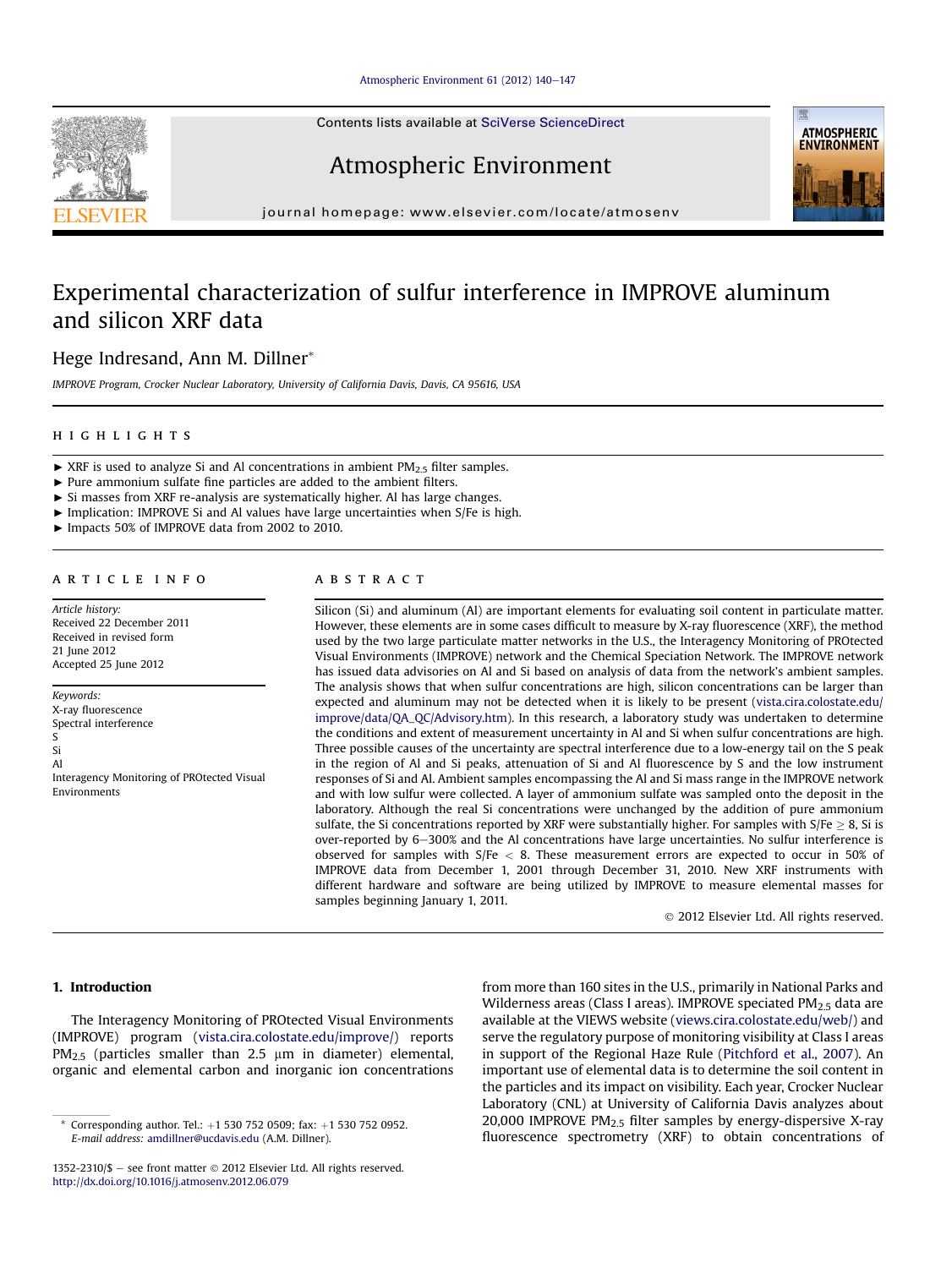<span id="page-1-0"></span>elements from sodium to lead. Summaries and analysis of IMPROVE elemental data can be found in IMPROVE Reports available at the IMPROVE website ([vista.cira.colostate.edu/improve/Publications/](http://vista.cira.colostate.edu/improve/Publications/improve_reports.htm) [improve\\_reports.htm\)](http://vista.cira.colostate.edu/improve/Publications/improve_reports.htm).

Al and Si, which are two of the larger components in soil, may in some cases be difficult to measure by XRF because they can be subject to spectral interferences from the large, nearby sulfur peak, because they can be readily attenuated in the PM matrix and because they can have low instrument responses. One type of spectral interference caused by a large peak (such as sulfur in PM samples) is an incomplete charge effect in XRF detectors producing a non-Gaussian feature, namely a low-energy tail [\(Campbell, 1996\)](#page-6-0). Low energy tails on intense peaks have been shown to make the determination of peak areas on smaller peaks difficult [\(Campbell](#page-6-0) [et al., 1986\)](#page-6-0). Si and Al peaks are located in the region of the spectra of the S low energy tail produced in the CNL XRF system (Fig. 1) and are often much smaller peaks than the sulfur peak, leading to difficulties in determining the peak areas of these elements. Non-Gaussian features are accounted for in some spectral software but are not in the software used by CNL. The second reason that Al and Si may be difficult to measure in XRF systems is due to attenuation caused by absorption of emitted fluorescence of low energy elements including Al and Si by the surrounding PM ([Formenti et al., 2010\)](#page-6-0). A third reason that Si and Al may be difficult to measure by XRF is that they produce less fluorescence (or have lower instrument response) from a given input of X-ray energy than more efficient elements like S when incoming X-rays are higher in energy than S as are typically used. Less fluorescence from low energy elements like Al and Si causes higher relative analytical uncertainties for these elements compared to higher energy elements with stronger fluorescence in many systems.

The IMPROVE network has issued advisories on Al and Si based on systematic analysis of data from the network's uncontrolled ambient samples. These advisories infer that aluminum goes undetected in many samples when it is present above the reported detection level [\(White, 2006a](#page-7-0)), and that aluminum and silicon values can be unreliable in the presence of elevated sulfur concentrations [\(White, 2006b, 2007](#page-7-0)). These and other Data Advisories are available on the IMPROVE website ([vista.cira.colostate.](http://vista.cira.colostate.edu/improve/data/QA_QC/Advisory.htm) [edu/improve/data/QA\\_QC/Advisory.htm\)](http://vista.cira.colostate.edu/improve/data/QA_QC/Advisory.htm).

A useful parameter for evaluating the impact of sulfur on Si and Al is the amount of sulfur relative to the amount of soil in the sample. Fig. 2 compares the S/Fe ratio, which gives a measure of the



Fig. 1. The sulfur peak and low-energy tail to the left of the sulfur peak in pure ammonium sulfate reference materials analyzed in the CNL XRF system. Sulfur masses are in the range of masses observed in the IMPROVE network. Counts per bin are corrected for dead time and the square root of the counts per bin is plotted on the yaxis to highlight spectral features. The analysis time is 1000 s and the bin size 17 eV.



Fig. 2. The relationship between S and Si in IMPROVE network data during 2008. The average Si/Fe ratio in the earth's crust material is shown as a reference [\(Mason, 1982\)](#page-7-0). Samples with Si/Fe between 18 and 100 are not shown (0.2% of data). Data for this plot was downloaded from the VIEWS website ([views.cira.colostate.edu/web/](http://views.cira.colostate.edu/web/)), in September of 2011, and only data above the minimum detection limit ([Table 1\)](#page-2-0) are used.

sulfur to soil content, to the Si/Fe for IMPROVE samples in 2008. Since most of the IMPROVE sites are considered rural, and elements Si and Fe generally originate from crustal sources, Si/Fe is expected to be fairly constant at a given site. When estimated from the average amounts of elements in crustal material, the ratio of Si/Fe is 5.5 ([Mason, 1982\)](#page-7-0) and the Si/Fe ratio measured by XRF in several ambient soil dusts ( $PM<sub>2.5</sub>$ ) in the western US is on average 3.8 ([Labban et al., 2004\)](#page-7-0). In the IMPROVE network, the Si/Fe mass ratios are typically between 1 and 6 (Fig. 2). However, some IMPROVE samples have Si/Fe ratios well above six when S/Fe is high (Fig. 2) giving an indication that Si measurements could be incorrect. Si/Fe versus S/Fe IMPROVE data plots for 2002 through 2010 are in the supplemental material (Fig. S1), and are similar to Fig. 2.

The objectives of this work are to determine the conditions under which S concentrations influence the measurement of Si and Al in IMPROVE samples and the extent to which the measurements are compromised under those conditions. Ambient samples with low sulfur concentrations and a wide range of Si and Al concentrations are collected using an IMPROVE sampler and analyzed by XRF. In the laboratory, pure ammonium sulfate particles are layered on top of the ambient samples to create treated samples with a wide range of S/Fe ratios. Although no Si or Al is added to the filter when the sulfur is added, the Si and Al measurements by XRF are expected to change based on the statistical analysis of uncontrolled ambient measurements reported in the data advisories. The difference in reported Si and Al masses from XRF between the treated and untreated samples is calculated to quantify the measurement uncertainty due to sulfur over a wide range of S/Fe. For comparison, a subset of the samples was also analyzed by XRF at a different laboratory.

#### 2. Methodology

Parallel ambient PM2.5 samples were collected using IMPROVE samplers at an inland site in Northern California. This site was chosen because it has high concentrations of soil elements but low concentrations of sulfur which produce samples that have Si and Al measurements that are not impacted by sulfur. A total of 143 filters were collected. The samples were analyzed by two different XRF methods and laboratories, namely the CNL XRF method used for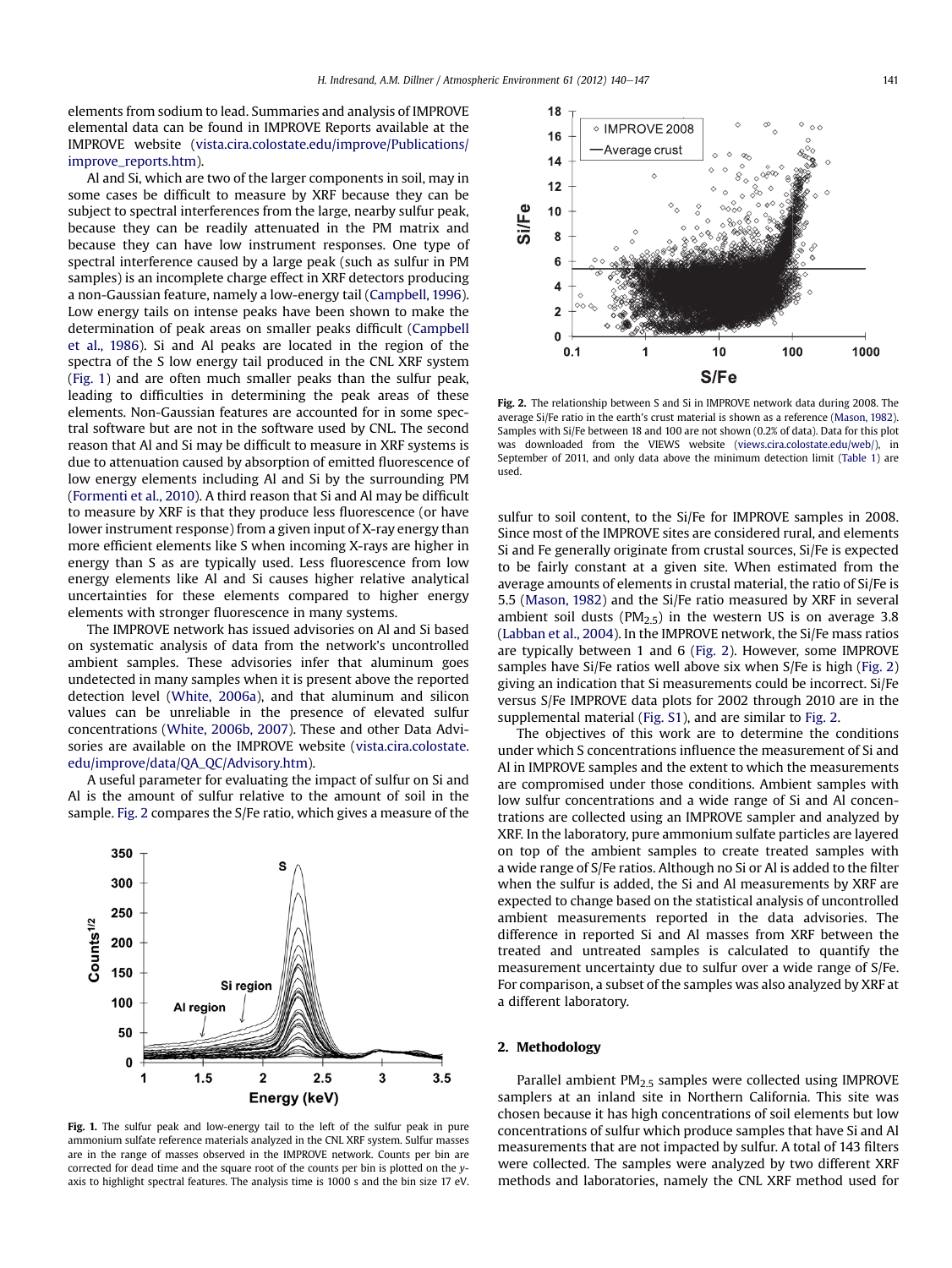<span id="page-2-0"></span>IMPROVE samples at the University of California, Davis, CA, USA and a commercial instrument (PANalytical Epsilon 5) located at the Desert Research Institute (DRI), Reno, NV, USA. Pure ammonium sulfate particles were deposited onto 119 of the ambient filters to generate a range of S to soil ratios equivalent to what is observed in the network. Twenty-four ambient samples were used as controls and had no ammonium sulfate added. Filters with (treated) and without (controls) added ammonium sulfate were re-analyzed by both XRF systems to evaluate the change in element concentrations due to addition of sulfur.

#### 2.1. Sample collection

Eight parallel IMPROVE Type II PM<sub>2.5</sub> modules (samplers that have been used in the network since 2000) were used to obtain aerosol samples on PTFE membrane filters (Teflo, 25 mm, 3.0 µm pore size, Pall Life Sciences). The PTFE membrane filters are the same filters used in the network for mass and elemental speciation. The samplers are located at a research site surrounded by agricultural fields about two miles west of Davis, CA. Nominal flow rates for all samples were 22.8 L per minute. Aerosol samples were collected from spring through fall of 2009 and 2010. The silicon concentrations in the collected samples (0.02–1.74  $\mu$ g m<sup>-3</sup> Si) are similar to that observed in the network (1st and 99th percentiles for 2008 are below MDL to 1.50  $\mu$ g m<sup>-3</sup> Si) and Al concentrations  $(0.01-0.76 \text{ µg m}^{-3}$  Al) are similar to that observed in the network (1st to 99th percentiles for 2008 are below MDL to 0.52  $\mu$ g m<sup>-3</sup> Al). MDL values for the 2008 IMPROVE data are given in column 2 of Table 1. A few of the samples had larger amounts of Si compared to the network, up to  $2.78 \mu g m^{-3}$  and larger amounts of Al, up to 1.18  $\mu$ g m<sup>-3</sup>. All samples collected had S/Fe below 7, indicating that all samples had low S content.

### 2.2. Sample treatment

Ambient samples were grouped by similar Si and Al measurements and individual samples in each group assigned an amount of ammonium sulfate to be added to produce  $S/Fe$  ratios of 0.5–164. No ammonium sulfate was added to at least one sample from each group and these samples were used as control filters. Control filters were analyzed along with the filters with added sulfur and their Si concentrations ranged from 0.03 to 2.78  $\mu$ g m<sup>-3</sup> and their S/Fe ratios ranged from 0.3 to 7.

Ammonium sulfate was added to the ambient samples by sampling dry suspended sub-micrometer ammonium sulfate particles onto the filters. A solution of 0.0189 M pure ammonium sulfate (99.999%) and HPLC grade submicron filtered water (W5-4, Fischer Chemicals) was aerosolized by a TSI 3076 atomizer. The particles were dried in a diffusion dryer and mixed with clean dry air (TSI filtered air supply) in a 0.5  $m<sup>3</sup>$  mixing chamber before collection in an IMPROVE Type II PM2.5 sampler. Prior to adding ammonium sulfate to the ambient filters, the atomizer, chamber

and sampler were operated for 1 h to allow the particle concentration and relative humidity inside the chamber to stabilize. The relative humidity was monitored in the chamber and depositions were made when the relative humidity was  $15 \pm 3\%$  in the mixing chamber. This relative humidity is well below the deliquescence point of ammonium sulfate aerosol (30-40%) [\(Onasch et al., 1999\)](#page-7-0). A full description of the generation and sampling system can be found in [Indresand et al. \(submitted for publication\)](#page-7-0). The system was calibrated so that the deposit mass of ammonium sulfate could be predicted by the sampling time. Ammonium sulfate was added to the ambient filters to obtain total sulfur masses on the filters between 1 and 200 µg. Sulfur above 200 µg/filter produces attenuation of the sulfur X-rays and therefore the sulfur mass is incorrectly measured ([Indresand et al., submitted for publication\)](#page-7-0). For samples with high Fe, high S/Fe could not be attained due to the limitation in the amount of sulfur mass that can be correctly measured. However, 200 µg/filter or 6 µg  $\text{m}^{-3}$  sulfur is near the 99th percentile in the IMPROVE network so lower ratios at high Fe masses is representative of what is observed in the network data.

Mass loadings of the collected PM in samples and the added ammonium sulfate layer were determined by gravimetric analysis with a Cahn 31 balance having a precision of  $\pm 2$  µg. The balance is housed in an air-conditioned room where the set temperature and humidity in the room are  $22 \pm 3$  °C and  $35 \pm 5$ %. Repeated gravimetric analysis confirmed that there was no loss or gain of materials on the samples due to XRF analysis or handling during the study. Samples were stored and transported in Petri dishes at ambient conditions.

A layer of ammonium sulfate on top of a sample with primarily soil components is not typical for ambient samples, but might occur under conditions of shifting wind pattern in a 24 h IMPROVE sample. However, the treated samples mimic what is presented to the XRF instrument detector by a sample with elevated sulfur content compared to soil and so is a reasonable basis for analyzing a sulfur interference.

#### 2.3. X-ray fluorescence analysis

The XRF analysis on the collected and treated filters described above was done by an energy dispersive XRF system developed at CNL that includes a direct excitation from an X-ray tube with a Cuanode, a Si(Li) detector with attached processing electronics and a chamber for analysis of the sample under vacuum. The copper anode X-ray tube instrument measures elements Na, Mg, Al, Si, P, S, Cl, K, Ca, Ti, V, Cr, Mn, and Fe. A more complete description of the CNL XRF system can be found in [Indresand et al. \(submitted for](#page-7-0) [publication\)](#page-7-0). Another XRF system with a Mo-anode system was used to analyze the filters for Pb and Br to correct peak overlap interferences in the S and Al measurements, respectively. The Cu XRF and Mo XRF instruments along with the spectral processing software used by CNL is identified in this paper as the CNL XRF system and was used to analyze IMPROVE samples from 2005 to

Table 1

Minimum detection limits (MDL) and relative uncertainties for the CNL and DRI XRF systems.

| Element | CNL XRF system                  |                                                     |                                                      | DRI XRF system                  |                                                     |                                                      |
|---------|---------------------------------|-----------------------------------------------------|------------------------------------------------------|---------------------------------|-----------------------------------------------------|------------------------------------------------------|
|         | MDL ( $\mu$ g m <sup>-3</sup> ) | 5th percentile <sup>a</sup><br>relative uncertainty | 50th percentile <sup>a</sup><br>relative uncertainty | MDL ( $\mu$ g m <sup>-3</sup> ) | 5th percentile <sup>b</sup><br>relative uncertainty | 50th percentile <sup>b</sup><br>relative uncertainty |
| Al      | 0.006                           | 13.9%                                               | 3.5%                                                 | 0.009                           | 14.9%                                               | 5.7%                                                 |
| Si      | 0.02                            | 4.1%                                                | 1.2%                                                 | 0.002                           | 3.7%                                                | 1.4%                                                 |
|         | 0.003                           | 3.4%                                                | 0.8%                                                 | 0.0001                          | 2.1%                                                | 0.9%                                                 |
| Fe      | 0.002                           | 1.3%                                                | 0.5%                                                 | 0.0001                          | 0.3%                                                | 0.5%                                                 |
|         |                                 |                                                     |                                                      |                                 |                                                     |                                                      |

This is the percentile of all filter measurements made for this study by the CNL system including samples prior to treatment, treated samples and controls. <sup>b</sup> This is the percentile of all filter measurements made by the DRI system for this study including samples prior to treatment, treated samples and controls.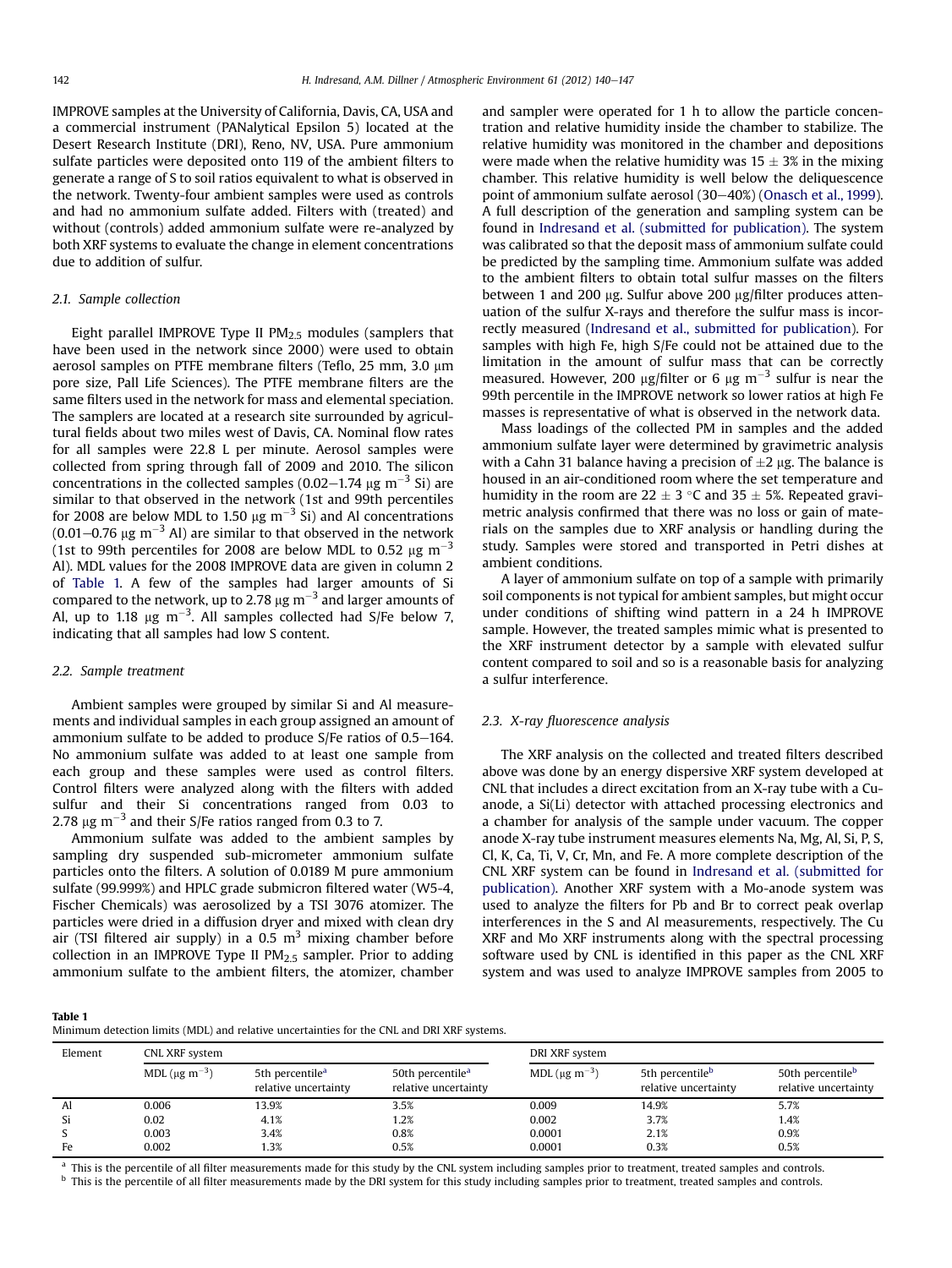2010 ([Hand, 2011](#page-6-0)). An additional Cu-anode system, similar to the one described above, was also used for analyzing IMPROVE samples from 2005 to 2008. From December 1, 2001 until December 31, 2004, a Cu system with samples in a Helium environment was used for IMPROVE samples. Prior to 2001, elements Na through Mn were measured by PIXE. Only the system designated as the CNL XRF system was used to analyze the samples created for this research.

The CNL XRF system utilizes peak processing software called RACE that was developed in the early 1970's ([Harrison and Eldred,](#page-7-0) [1974](#page-7-0)). Non-Gaussian spectral features such as the low-energy tail on sulfur which can cause spectral interference are not accounted for in RACE. The background subtraction method used for analysis of IMPROVE samples utilizes a very clean blank filter spectrum (Supplemental Material, Fig. S2) that is fit to non-peak regions of the sample spectrum through an iterative procedure prior to subtracting it from the sample spectrum. Matrix correction to account for attenuation of elements in the sample is included in RACE and is based on semi-empirical particle size distribution and sample thickness models. CNL has utilized the RACE software since the 1980's when the IMPROVE program began. As the IMPROVE network expanded and long term monitoring of atmospheric concentrations of PM became an objective, the continuity in spectral processing of samples was emphasized and the IMPROVE data from 2002 to 2010 which we are evaluating in this paper were obtained using RACE. With the weight of federal law-making as the ultimate usage of IMPROVE data, we prefer to be conservative in changing our analysis and we prefer to validate suggested changes to the measurement program based on a full disclosure of the problem. Recently we have taken steps to understand and correct problems with the analysis of important IMPROVE elements such as Al and Si, and our developments are two-fold. We are verifying suspicion cast from data analysis by experimental data as presented in this work and have changed the software and hardware (instruments) used for IMPROVE samples.

For each filter, the change in the Si and Al mass due to the addition of ammonium sulfate is calculated as the percent difference between the measured mass of the element after addition, X, compared to the measured element mass measured prior to addition,  $X_0$ , or  $[(X - X_0)/X_0]^*$  100%.  $X_0$  is the "true" or best measurement of element X mass in the sample. Control filters, which do not have any added ammonium sulfate, are analyzed by XRF twice so X for control filters is the value of element  $X$  the second time the filters are analyzed and  $X_0$  is the value obtained the first time they are analyzed.

Minimum detection limits (MDLs) for the data from the CNL XRF system, shown in [Table 1,](#page-2-0) are based on the method developed by [Hyslop and White \(2008a\)](#page-7-0) and are the 95th percentiles of IMPROVE field blanks from 2008.

Uncertainties for IMPROVE element data are reviewed in [Hyslop](#page-7-0) [and White \(2008b\)](#page-7-0) and include errors associated with X-ray counting statistics, calibration of XRF instruments, collected air volumes and sampling. The uncertainties presented in this paper for the percent differences calculated for Al, Si and Fe before and after addition of ammonium sulfate are propagated from the analytical uncertainties based on counting statistics uncertainties only. The uncertainty due to calibration is not included because the ambient and treated samples were analyzed using the same calibration and close in time. Air volume and sampling uncertainties are not included because we are reporting uncertainties due to the difference between two analyses (before and after treatment) of the same filter. The analytical uncertainty due to counting statistics uncertainty,  $\sigma_X$ , for each element mass, X, is the uncertainty in fitting Gaussian distributions to peaks as described by the Poisson distribution, and is determined for each measurement based on the counts in the sample and the blank. The uncertainty in the percent difference between the reported concentrations before and after ammonium sulfate addition is defined as  $\left[\sqrt{\left(\sigma_{X}^2 + \sigma_{X_0}^2\right)}\right]/X_0$ , expressed as a percent. Relative analytical uncertainties are highest at the lowest mass concentrations and the values for the CNL system are shown in [Table 1](#page-2-0) for the 5th and 50th percentiles of all of the mass measurements in this work.

About 32% of the samples were analyzed by a PANalytical Epsilon 5 which employs tungsten X-rays that are irradiated onto a series of secondary targets that emit characteristic excitation Xrays and a germanium (Ge) detector. For elements Na through K, a CaF2 target was used. Low-energy tails are accounted for in the spectral deconvolution software, Epsilon 5 version 2.0C. Each element is blank corrected using the average mass from a set of blanks. Matrix corrections are not applied. The instrument is optimized for routine analysis of 47 mm filters and any potential impacts of the custom 25 mm filter holders have not been assessed.

The ranges of masses detected in the DRI system for the subset of samples analyzed were  $0.002-0.01$   $\mu$ g m<sup>-3</sup> for Al and 0.10–0.32  $\mu$ g m<sup>-3</sup> for Si. Minimum detection limits for analysis of PM samples collected on PTFE membrane filters in the DRI instrument are based on three standard deviations of laboratory blank filters. [Table 1](#page-2-0) shows typical values for PTFE membrane filters calculated for 25 mm filters used in this study. A portion of the Al measurements was below the typical MDL for Al measurements given in [Table 1.](#page-2-0)

The analytical uncertainty,  $\sigma_X$ , for each element X reported for the DRI data, is the counting statistics uncertainty for the sample plus one standard deviation of multiple laboratory blank measurements (personal communication, Steve Kohl, DRI). The relative counting statistics uncertainty used to calculate the counting uncertainty for each sample is obtained from multiple measurements of a low-mass standard of each element. The percent difference and the uncertainty in the percent difference calculated for each element in the DRI data is the same as for the CNL instrument data with the analytical uncertainty for each measurement  $\sigma_X$  defined for the DRI instrument. The analytical uncertainties from the DRI system for the 5th and 50th percentiles of the mass measurements in this work are shown in [Table 1.](#page-2-0)

### 3. Results

#### 3.1. X-ray fluorescence spectra

Elements commonly associated with soil (Na, Mg, Al, Si, K, Ca, Ti, Mn, Fe) and sea salt (Na, Mg, Cl) along with sulfur (S) were identified in XRF spectra collected from the ambient samples used in this study. [Fig. 3](#page-4-0) shows spectra of an ambient sample before and after sulfur addition ([Fig. 3](#page-4-0)a CNL XRF system, [Fig. 3b](#page-4-0), DRI XRF system). No spectral manipulation such as background subtraction has been performed on these spectra. Only the spectral region near Al, Si and S is shown. (An example of a complete CNL XRF spectrum is shown in Fig. S2 in the Supplemental Material.) The detector counts corrected for dead time per channel are plotted as the square root as is commonly done to highlight spectral features. [Fig. 3](#page-4-0) shows that Al and Si peaks are located on the left side of the S peak and could be affected by the low-energy tail. The CNL XRF system spectrum of the ambient sample with ammonium sulfate layer [\(Fig. 3](#page-4-0)a) shows the low-energy tail to the left of the sulfur peak and the upward shift in the Si and Al peaks compared to the sample without the added sulfur. Although the change in peak height observed in the spectrum is suggestive of a change in the mass measurement, the measured Si (and all elements) mass is dependent on many factors including: spectral background subtraction, spectral deconvolution, calculation of the area of the peak fitted to a Gaussian curve, the calibration, and estimations to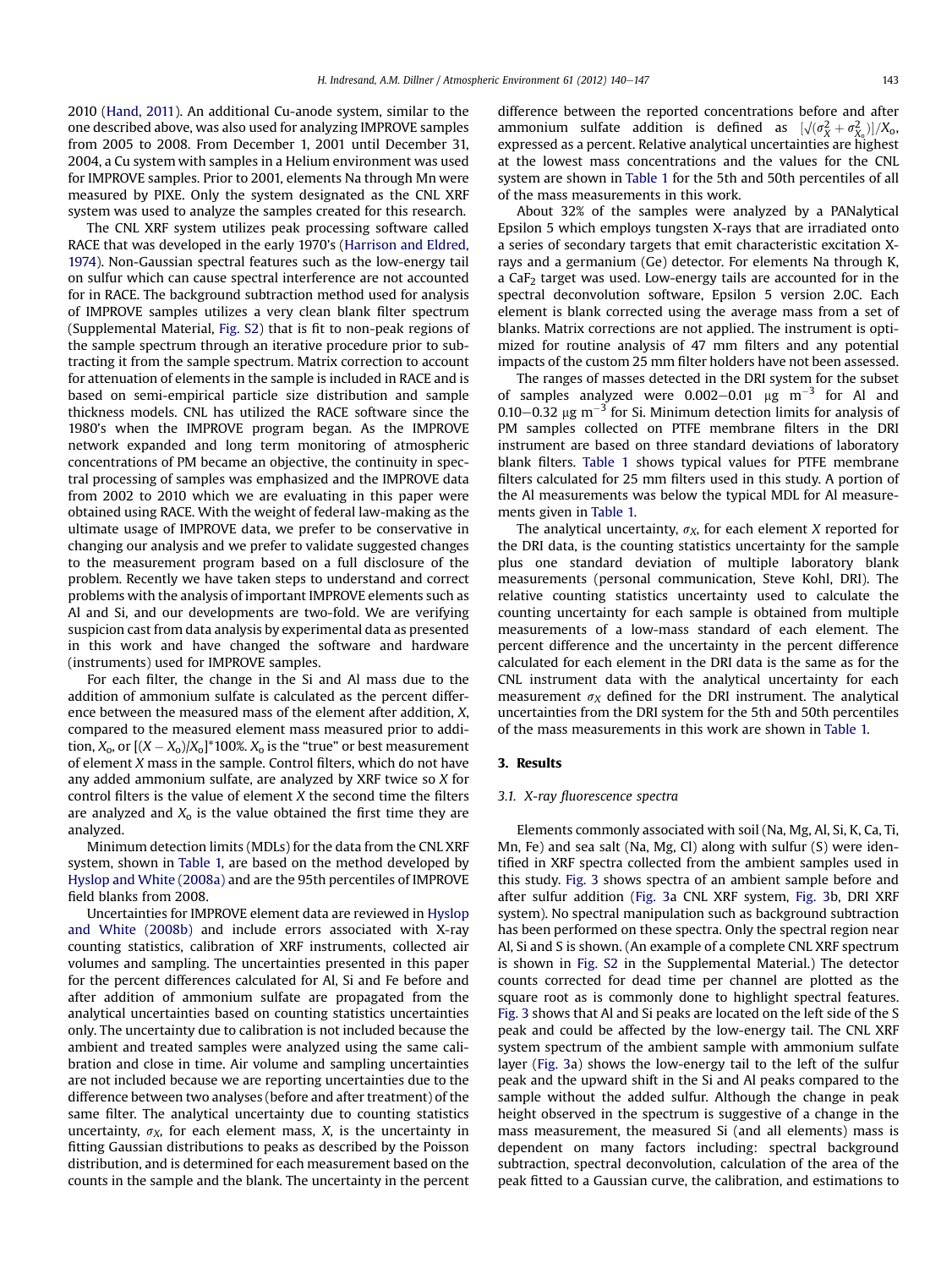<span id="page-4-0"></span>

Fig. 3. Spectrum of ambient samples with (treated) and without (prior to treatment) the addition of a layer of ammonium sulfate from a) the CNL system and b) the DRI system. Only the spectral region near Al, Si and S is shown. Counts per bin are corrected for dead time and the square root of the counts per bin is plotted on the y-axis to highlight spectral features. Analysis time is 1000 s for the CNL system and 400 s for the DRI system. The detector bin size is 17 eV for the CNL XRF system and 5eV for the DRI XRF system.

correct for peak overlap and matrix effects [\(Harrison and Eldred,](#page-7-0) [1974\)](#page-7-0). In comparison, Fig. 3b shows the spectra from the DRI PANalytical Epsilon 5 system. The sulfur tail shape is different, and a decrease in the Si and Al peak height after the addition of the sulfur is observed. For the PANalytical system, the final elemental mass measurements are dependent on: spectral deconvolution with peak overlap corrections, calculations of the area of the peak fitted to a Gaussian curve, the calibration, and subtraction of blank values. The observed changes in Al and Si mass after the addition of S reported below are based on spectra that have been processed using the spectral processing described above.

#### 3.2. Change in element masses due to sulfur in CNL XRF system

Iron is used as a reference for soil content in the ambient samples because Fe has an XRF energy higher than S (6.5 keV, Fig. S2) and is not expected to be affected by addition of sulfur to the samples. Fig. 4 shows the percent change in Fe for treated and control ambient samples as a function of S/Fe ratios. The plot shows that there is no observed change in Fe in treated samples compared to controls which are on the order of  $\pm 4$ %. Ninety four percent of the samples are within controls  $(\pm 4\%)$ , and the rest of the data have differences that are within  $\pm 9$ %. Furthermore, a linear regression of the Fe measurements before and after addition of sulfur has a slope of 0.99 and a correlation coefficient of 0.999. These results show



Fig. 4. Percent change in measured Fe mass as a function of S/Fe after addition of ammonium sulfate (sulfur) to ambient samples, as analyzed by the CNL XRF. Control filters are ambient samples that do not have ammonium sulfate added. All measured concentrations are above the MDLs given in [Table 1.](#page-2-0) The vertical error bars are the uncertainty in the percent change determined from the analytical uncertainty in each measurement. The error in S/Fe is negligible.

that Fe is not affected by a sulfur interference and that the precision in the Fe measurement is good.

Large increases in the Si measurement are observed in the data from the CNL XRF system as shown in Fig. 5. The percent change in measured Si increases with increasing S/Fe and was shown to be up to 3 times higher than the initial Si measurement. These measurement uncertainties do not correlate with initial Si mass and are not accounted for by the analytical uncertainties shown as error bars in Fig. 5. When the S/Fe ratio is below 8, the change in Si is comparable to untreated filters  $(\pm 6%)$  for most filters, and all are within  $\pm 10$ %. These results show that the quantification of Si is compromised for filters with high sulfur compared to soil content, that the analytical uncertainties do not adequately account for the large observed differences and that for these samples an enhancement of Si mass is observed.

Aluminum's XRF peak is lower in energy than Si and is also affected by the sulfur tail. [Fig. 6](#page-5-0) shows the percent change in Al as a function of S/Fe ratios. When S/Fe is below 8 most of the samples are within the control levels ( $\pm$ 13%) and all are within  $\pm$ 20%. When S/Fe is 8 or above but less than 70, Al measurements after addition



Fig. 5. Percent change in measured Si mass as a function of S/Fe after addition of ammonium sulfate (sulfur) to ambient samples, as analyzed by the CNL XRF. Control filters are ambient samples that do not have ammonium sulfate added. All measured concentrations are above the MDLs given in [Table 1.](#page-2-0) The vertical error bars are the uncertainty in the percent change determined from the analytical uncertainty in each measurement. The error in S/Fe is negligible.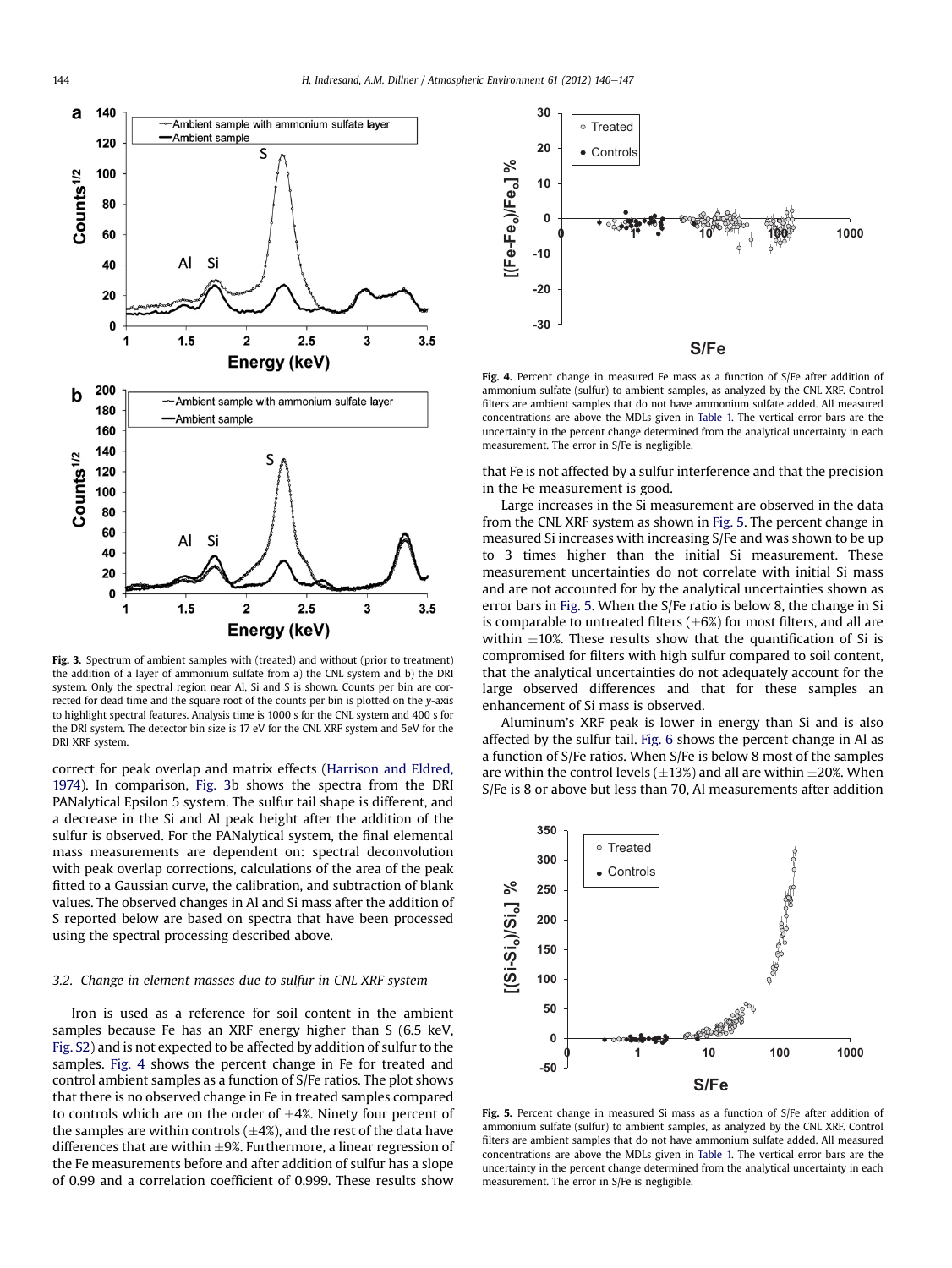<span id="page-5-0"></span>



Fig. 6. Percent change in measured Al mass as a function of S/Fe after addition of ammonium sulfate (sulfur) to ambient samples, as analyzed by the CNL XRF. Control filters are ambient samples that do not have ammonium sulfate added. All measured concentrations are above the MDLs given in [Table 1.](#page-2-0) The vertical error bars are the uncertainty in the percent change determined from the analytical uncertainty in each measurement. The error in S/Fe is negligible.

of sulfur are different by  $\pm 50\%$  or more with no consistent trend as to the direction of the difference. At S/Fe greater than 70, the XRF analysis did not detect Al in some of the samples while other samples show increases of Al from 50% to over 200%. Because there are no samples with S/Fe between 45 and 70, it is possible that Al is not detected in samples with S/Fe as low as 45. The changes observed for Al are not a function of the initial Al mass. The inconsistent behavior of the Al results is due to measurement uncertainty not captured by the analytical uncertainties shown in Fig. 6. Like Si, these measurement uncertainties are due to the addition of sulfur and the behavior of the Al measurements is somewhat different than that observed for Si. Additional work is needed to fully understand the reason(s) for these differences.

#### 3.3. Change in Si and Al mass due to S in another XRF instrument

Thirty-two percent of the samples were analyzed in a second XRF system, the PANalytical Epsilon 5 at DRI. XRF spectra are collected to compare responses for Si and Al due to high S in an instrument with

**30** Controls **20** Treated (Fe-Fe<sub>o</sub>)/Fe<sub>o</sub>] % **[(Fe-Feo)/Feo] % 10 0 0 1 10 100 -10 -20 -30 S/Fe** 

ammonium sulfate (sulfur) as analyzed by the DRI XRF of a subset of the samples shown in [Figs. 4 through 6.](#page-4-0) Control filters are ambient samples that do not have ammonium sulfate added. All measured concentrations are above the MDL given in [Table 1.](#page-2-0) The vertical error bars are the uncertainty in the percent change determined from the analytical uncertainty in each measurement. The error in S/Fe is negligible.

very different hardware and software that accounts for tails. As with the analysis of IMPROVE data, Fe is used as a reference element. Fig. 7 shows the percent change in Fe as function of the S/Fe ratio. Seventynine percent of the data is within the reproducibility of the controls  $(\pm 5%)$  and most is within 10%. Moreover, the correlation for Fe measured before and after sulfur addition is 0.98 with an  $R^2 = 0.999$ . Similar to the results from the CNL method used for IMPROVE, Fe is not affected by sulfur.

Fig. 8 shows the change in Si mass as a function of S/Fe ratios measured by the DRI method. For  $S/Fe < 8$ , Si masses are with controls  $(\pm 7%)$ . However, unlike the trend observed in the CNL XRF system, Si mass decreases with increasing S/Fe ratio. These results show that the low-energy element X-rays from Si can be attenuated by the layer of ammonium sulfate which produces an underreporting of Si mass when the attenuation is not properly accounted for. The analytical uncertainties for Si (error bars in Fig. 8) do not predict the observed uncertainty in the Si data when the S/Fe ratio is large. The change to Al masses due to the addition of sulfur (Fig. 9) is similar to the change in CNL XRF masses for  $S/Fe < 70$  (analysis was not done for higher ratios on the DRI instrument). Aluminum is



Fig. 7. Percent change in measured Fe mass as a function of S/Fe after addition of ammonium sulfate (sulfur) as analyzed by the DRI XRF of a subset of the samples shown in [Figs. 4 through 6.](#page-4-0) Control filters are ambient samples that do not have ammonium sulfate added. All measured concentrations are above the MDL given in [Table 1.](#page-2-0) The vertical error bars are the uncertainty in the percent change determined from the analytical uncertainty in each measurement. The error in S/Fe is negligible.

Fig. 9. Percent change in measured Al mass as a function of S/Fe after addition of ammonium sulfate (sulfur) as analyzed by the DRI XRF of a subset of the samples shown in [Figs. 4](#page-4-0) through 6. Control filters are ambient samples that do not have ammonium sulfate added. The vertical error bars are the uncertainty in the percent change determined from the analytical uncertainty in each measurement. The error in S/Fe is negligible.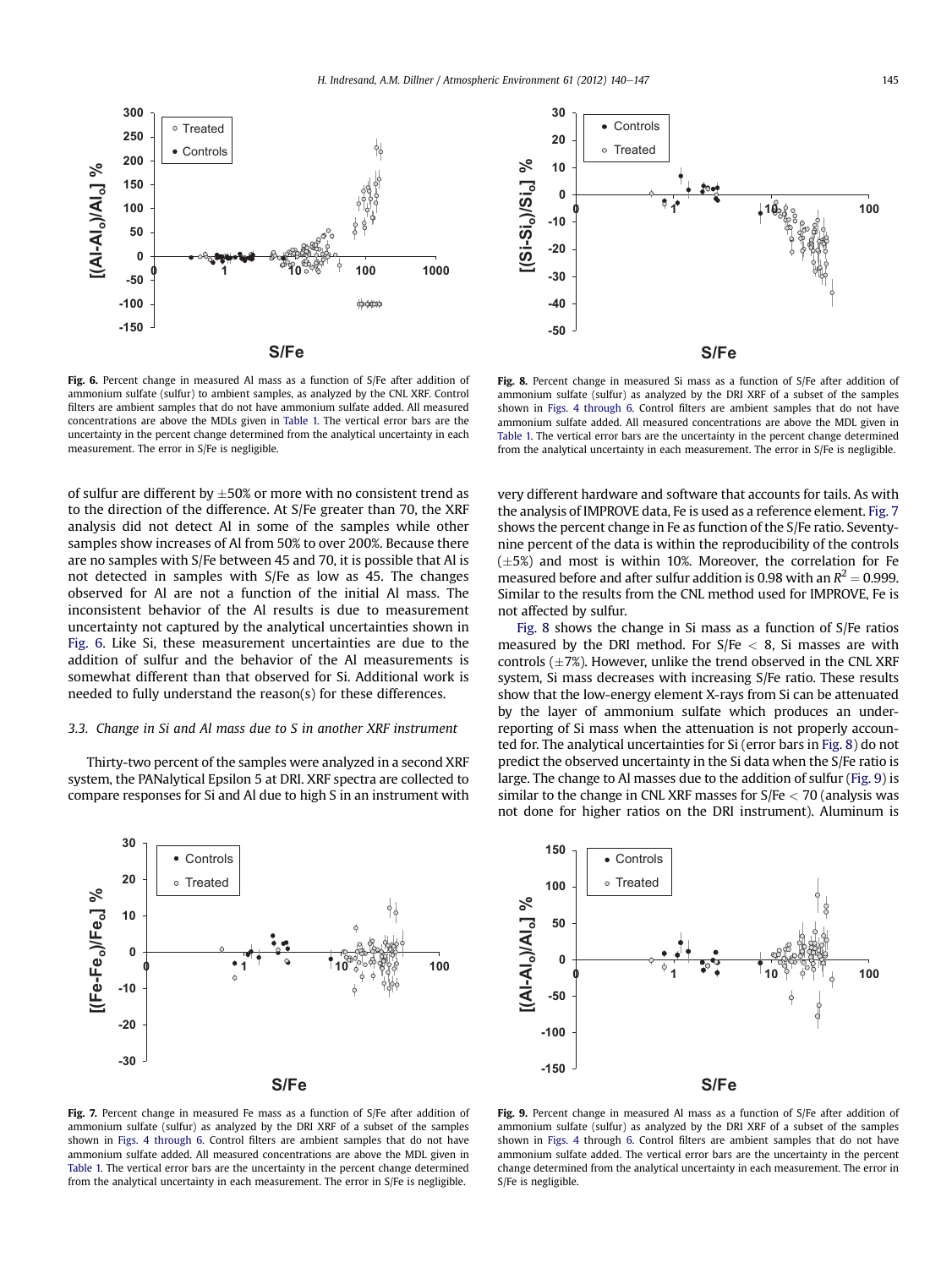<span id="page-6-0"></span>within control values ( $\pm$ 20%) for S/Fe  $<$  8 but large differences occur for some samples at higher S/Fe ratios and they do not follow a consistent pattern. Further research is required to fully understand this behavior.

#### 3.4. Study relevance and recommendations for using IMPROVE data

The results from this study are combined with 2008 data from IMPROVE in Fig. 10, to illustrate the relevance of this study to IMPROVE data. The Si/Fe ratios in ambient (prior to treatment) samples, denoted by Si<sub>o</sub> in the figure, collected in this study are on average 3 and the S/Fe ratios are below 7 which is within the range  $(S/Fe < 8)$  that Si mass measurements are not impacted by S. The treated ambient samples (denoted by Si in the figure) have S/Fe and Si/Fe ratios throughout the range observed in the network. The data from this study mimics the IMPROVE data which suggests that we have reproduced the effect of the sulfur interference on Si well.

The following specific recommendations are made for using IMPROVE Si and Al data from December 1, 2001 through the end of 2010. Samples with S/Fe < 8 are not affected by sulfur interference. This accounts for 49% of the data in 2008. Samples with  $S/Fe > 70$ account for 4% of the data in 2008. For these data, Si is likely overreported by a factor of 2 or more. Aluminum is either over-reported by 50% or more or erroneously reported as below the MDL. This data should be used with extreme caution. Samples with  $8 \leq S/$ Fe < 70 account for 47% of the data in 2008 and for this group, Si is over-reported by up to 100% and Al is misreported by  $\pm 50\%$  or more. This data should be used with caution. Because Fe is used to represent the soil component in the atmosphere, these recommendations should not be applied to samples expected to have large impacts from urban sources of Fe.

An additional tool to evaluating IMPROVE Si and Al data is to plot S/Fe vs. Si/Fe as shown in [Figs. 2](#page-1-0) and 10. If the Si/Fe ratio is reasonably independent of S/Fe, as is shown by the  $Si<sub>o</sub>$  data in Fig. 10, then it is unlikely that the interference documented here is significant. However, if the Si/Fe ratio increases with increasing S/Fe (this is shown by the data labeled Si in the figure), then it is likely that these measurements are incorrect. This graphical technique is of limited value if the site(s) of interest are subject to soil-derived  $PM<sub>2.5</sub>$  from varied sources with greatly different Si/Fe or urban sources of Fe.



Fig. 10. IMPROVE network data for 2008 (the same data as shown in [Fig. 2](#page-1-0)) plotted with results from ambient samples collected in this study. Values are shown for all filters both prior to treatment  $(Si_0)$  and after treatment  $(Si)$  by the addition of ammonium sulfate.

#### 4. Conclusions

Experimental results show that Si and Al mass measurements are misreported when sulfur relative to soil content, evaluated using S/Fe, is high in IMPROVE samples. These uncertainties in Si and Al masses were measured by collecting ambient samples over a range of Si and Al masses and low sulfur content, analyzing them by XRF, modifying the samples by adding a layer of ammonium sulfate and re-analyzing the filters. For 50% of IMPROVE data from 2002 to 2010, the S/Fe is less than 8 and the measurement of Si and Al are not impacted by the sulfur content in the sample. For samples with higher sulfur relative to soil content (higher S/Fe) large uncertainties in both Si and Al are observed. For Si, the reported mass on the treated samples increases with increasing S/Fe and is higher than the untreated ambient samples by up to 300%. The enhancement in the Si data is likely due to the low-energy tail spectral interference by S in the CNL XRF instrument that is not accounted for in CNL's spectral processing software. Aluminum measurements on the treated samples have increasing uncertainty in the reported mass with increasing S/Fe but no pattern to predict when a result is over or under-reporting the ambient mass. Analyzing the same samples with a different XRF instrument shows that the low-energy X-rays from Si can be attenuated by the layer of ammonium sulfate causing an under-reporting of Si when the attenuation is not accounted for. This laboratory study confirms the existence of a sulfur interference in the CNL XRF system that had earlier been suggested by statistical analysis of uncontrolled ambient measurements in the IMPROVE network and reported to data users through data advisories. The results apply to IMPROVE data from December, 1, 2001 through December 31, 2010. CNL is utilizing PANalytical Epsilon 5 instruments for XRF analysis of IMPROVE samples beginning January 1, 2011.

#### Acknowledgments

This work was funded by the National Park Service under contract #C2350-06-4026. The authors would like to thank the anonymous reviewers of the manuscript for their thoughtful and helpful comments. We wish to thank Krystyna Trzepla and Brian B. Perley for analyzing samples on the IMPROVE XRF system and Steve Kohl, DRI, for analyzing samples on the DRI XRF system. We especially would like to acknowledge Mei Shen and Xiaoya (Vivid) Cheng for collecting samples and analyzing data during their participation in the Global Research and Education in Advanced Technologies program at UC Davis ([great.ucdavis.edu/](http://great.ucdavis.edu/)) and Mei Tang for help throughout the project.

#### Appendix A. Supplementary material

Supplementary material associated with this article can be found, in the online version, at [http://dx.doi.org/10.1016/j.atmosenv.](http://dx.doi.org/10.1016/j.atmosenv.2012.06.079) [2012.06.079.](http://dx.doi.org/10.1016/j.atmosenv.2012.06.079)

### References

- Campbell, J.L., 1996. Si(Li) detector response and PIXE spectrum fitting. Nuclear Instruments & Methods in Physics Research Section B-Beam Interactions with Materials and Atoms  $109, 71-78.$
- Campbell, J.L., Maenhaut, W., Bombelka, E., Clayton, E., Malmqvist, K., Maxwell, J.A., Pallon, J., Vandenhaute, J., 1986. An intercomparison of spectral data-processing techniques in pixe. Nuclear Instruments & Methods in Physics Research Section B-Beam Interactions with Materials and Atoms 14, 204-220.
- Formenti, P., Nava, S., Prati, P., Chevaillier, S., Klaver, A., Lafon, S., Mazzei, F., Calzolai, G., Chiari, M., 2010. Self-attenuation artifacts and correction factors of light element measurements by X-ray analysis: implication for mineral dust composition studies. Journal of Geophysical Research-Atmospheres 115.
- Hand, J.L., 2011. IMPROVE Report V: Spatial and Seasonal Patterns and Temporal Variability of Haze and Its Constituents in the United States. Cooperative Institute for Research in the Atmosphere, Colorado State University, Fort Collins, CO. 80523.